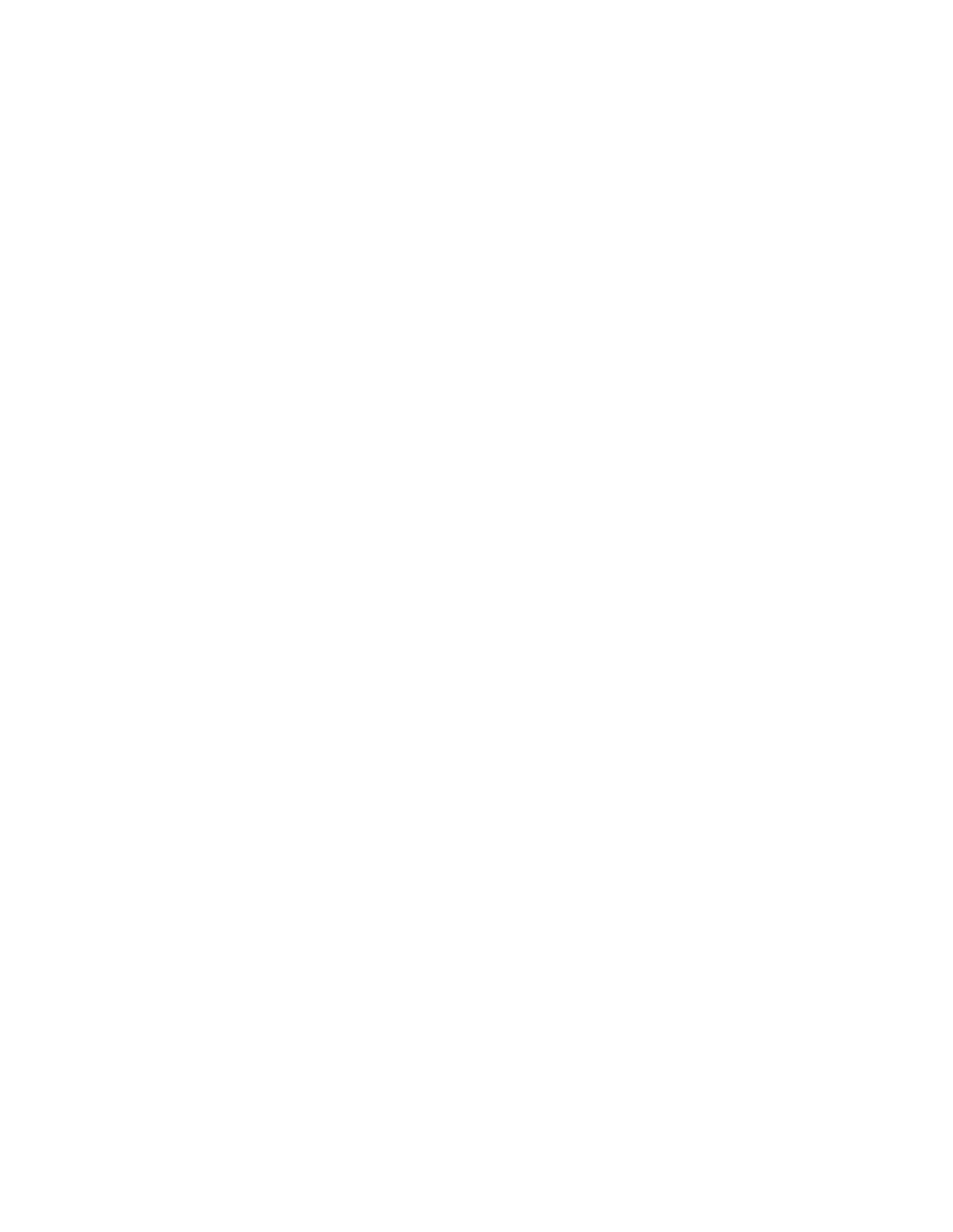## **General Notes**

The Council of Arts Accrediting Associations is a joint, *ad hoc* effort of the National Association of Schools of Art and Design, the National Association of Schools of Dance, the National Association of Schools of Music, and the National Association of Schools of Theatre. The Council works with matters of general concern to the arts community in higher education, with particular focus on the issues and policies affecting instructional quality and accreditation.

From time to time, the Council issues analytical documents, each of which covers a specific issue. The objective is to distill major themes, trends, and prospects into a form that encourages and empowers individual and institutional reflection, analysis, and action. The Council particularly encourages the sharing of its analytical documents with faculty and other administrators at the institution.

Readers are encouraged to share ideas about subjects or contents for future analytical documents by contacting CAAA at the National Office for Arts Accreditation, whose address appears below.

## **Disclaimer**

This text is analytical and consultative only. Although produced by organizations that accredit, *it is not a statement of accreditation standards, policies, or processes, and must not be referenced as such.* 

Official accreditation documents are available from the separate accrediting associations for art and design (NASAD), dance (NASD), music (NASM), and theatre (NAST). The address appears at the bottom of this page.

## **Copies, Extracts**

This document is not copyrighted. It may be reproduced in whole or part in the interest of education and cultural development. Any organization or institution may reproduce the document in quantities sufficient for its own use, but not for sale. Notice of credit to CAAA should appear on all copies.

Institutions and organizations are invited to use extracts from this document to develop or revise their own statements regarding children and youth, the arts, and public policy.

**Further information about CAAA or its component associations may be obtained by contacting:** 

#### **NATIONAL OFFICE FOR ARTS ACCREDITATION 11250 Roger Bacon Drive, Suite 21 Reston, Virginia 20190**

**Telephone: 703-437-0700** — **Facsimile: 703-437-6312 E-mail: info@arts-accredit.org http://www.arts-accredit.org**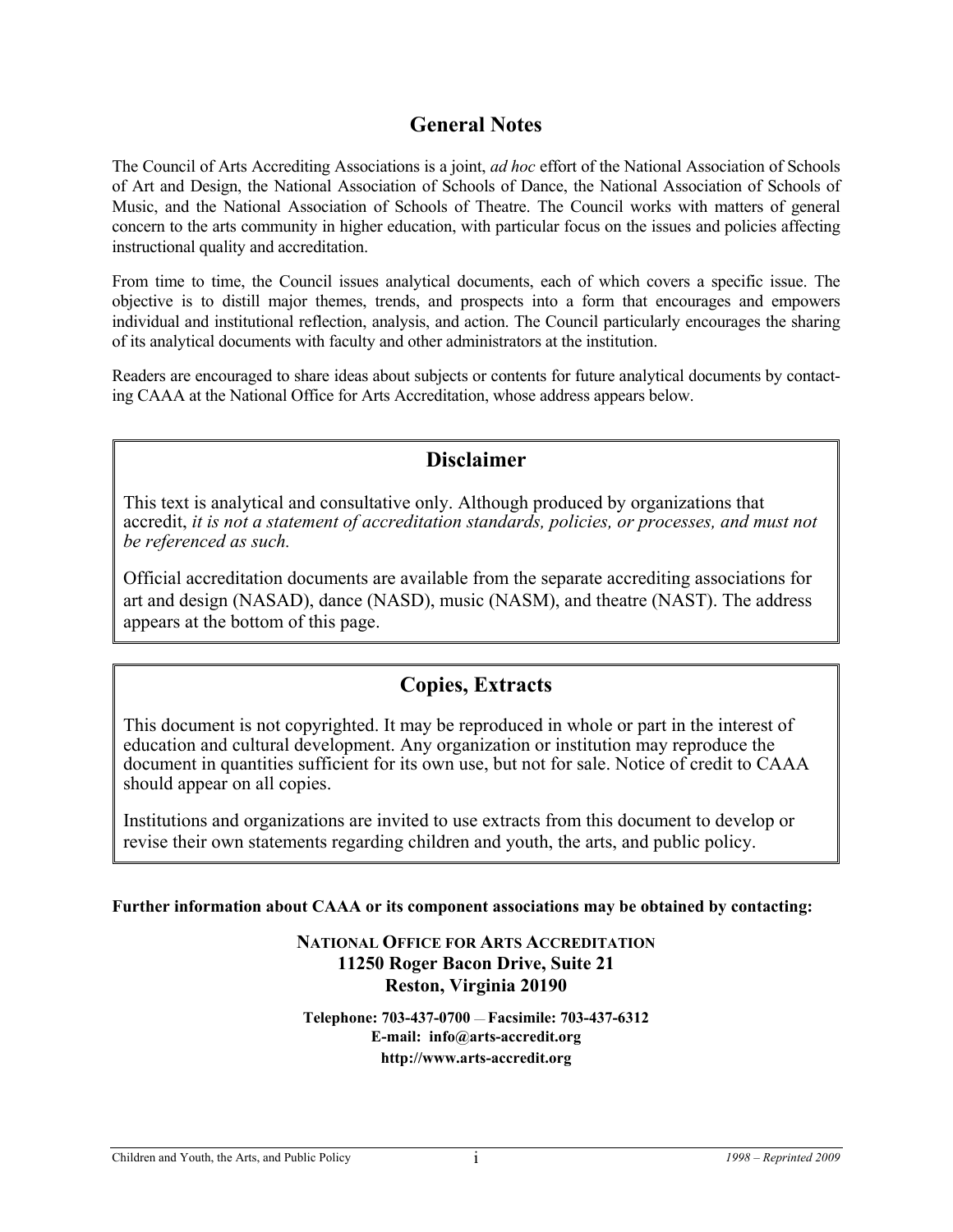## **TABLE OF CONTENTS**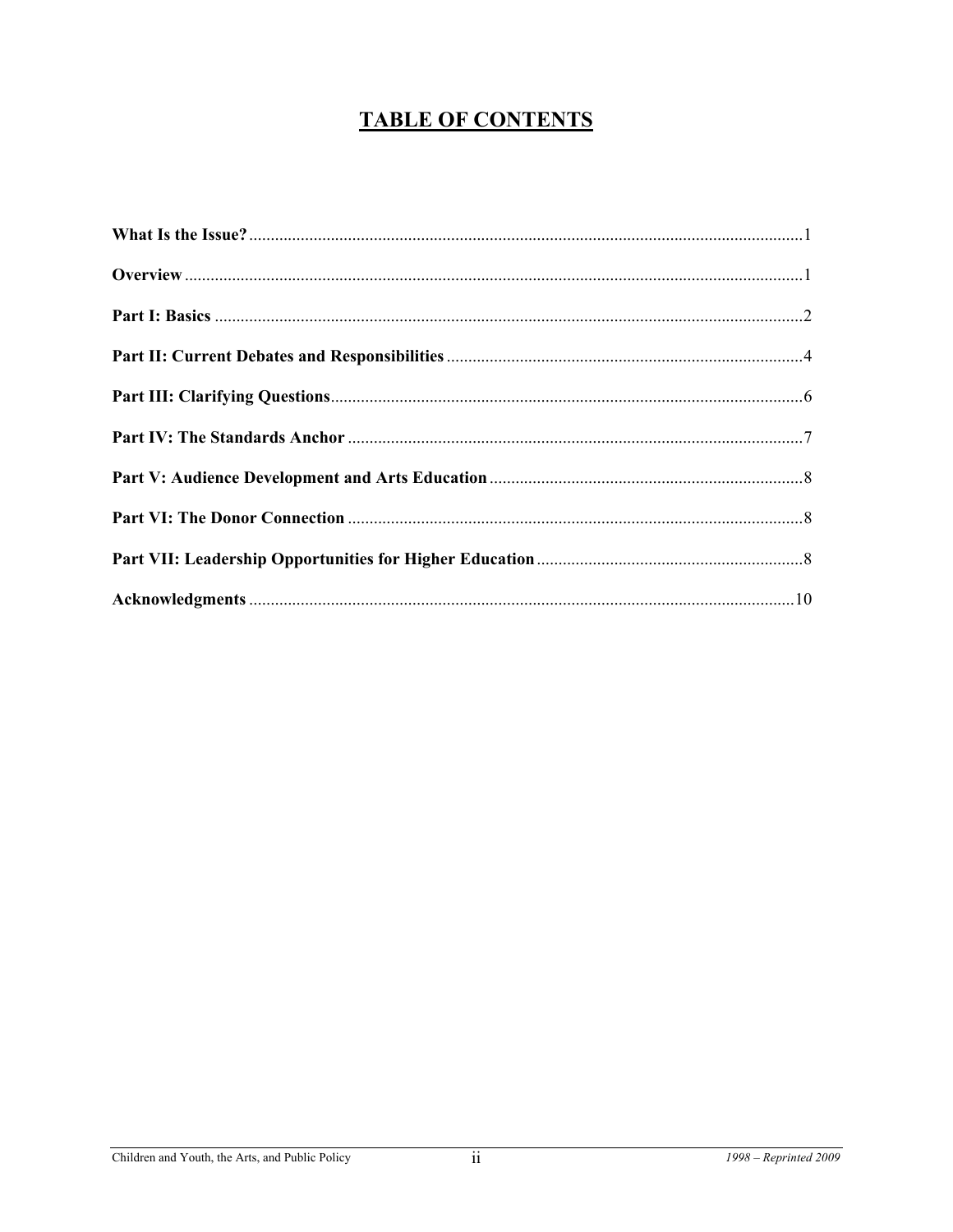## **Children and Youth, The Arts, and Public Policy: Present Urgencies For Higher Education**

#### **WHAT IS THE ISSUE?**

Arts education for children and youth is critical to the future of our civilization. But what does arts education mean? Is it anything anyone will fund? Or, does it mean study, practice, learning, and individual competence? In educational settings, in the lives of students and, ultimately, in society, the answer makes an enormous difference. Given current conditions and recent events, the arts community in higher education must join with others at new levels of intensity to protect and defend the importance of study-based arts education for all elementary and secondary students. To fail is to court incalculable loss to all serious arts efforts in our nation for many years to come!

#### **OVERVIEW**

In the arts, as with everything else, the future will be in the hands of those now young. What will these hands want to hold and value? What role will the artistic mode of thought play in their lives? How will their knowledge, skills, and understandings of the various art forms support continuation of the great line of human achievement in the arts disciplines? How will they view their cultural responsibilities? These and related questions are critical matters for the future of creation, presentation, education, and support. Failure to maintain a focus on substance leads to dysfunction in any of these sectors, and since each sector is vital, problems in one affect all the others. Public policies, which include but go beyond government policies, are critical. Values, ideas, and decisions derived from them have vast consequences.

When one steps back and takes a look at the portions of the arts enterprise devoted to introducing, teaching, and learning, one sees a complex held together more by common goals than by administrative structure. This diverse, decentralized system includes curriculum-based instruction in schools, community education programs, and private studios as well as presentations of the arts in all sorts of conditions and settings. Ideally, in each community, all work together. Administrative coordination is not nearly so important as a shared agenda of substance, working room for various individuals and organizations involved, and dedication by each to the well-being of all. The issue is not so much location, institution, or organization, but what students are learning in and about the arts disciplines. Clearly, both study and experience are required to produce an arts education of substance. However, vast problems arise when public policy statements or funding initiatives begin to suggest that experience can be substituted for study or vice versa. Such a loss of distinction between formal and informal education has been a serious problem in arts education for over thirty years. Its origins and negative impacts have been analyzed extensively in various policy writings. However, this problem is still with us and, in some ways, growing by the day. Addressing it productively is more urgent than ever.

Institutions that develop professionals for careers in the arts have a tremendous stake here. They prepare artists who will make most of their living through teaching, creation and/or presentation. Higher education has deep interest in arts education programs that identify talented individuals in the elementary and secondary years, and in all community-based efforts to prepare the talented and interested for entry into collegiate-level arts major programs. Higher education must be equally concerned about the extent to which the general population has an in-depth understanding of the arts. And, higher education has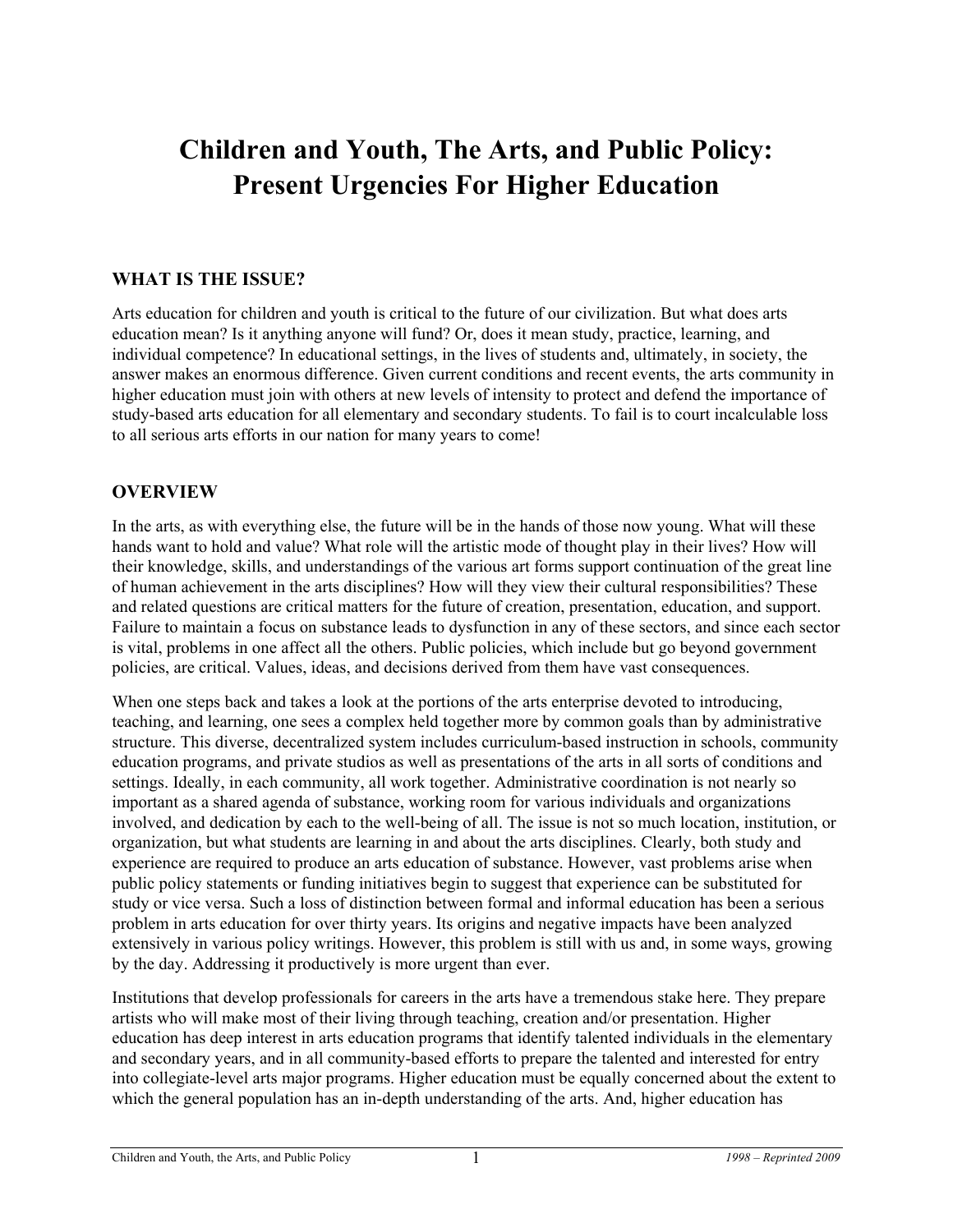connections beyond itself into the community. It has a leadership role for arts education in cooperation with other teachers and presenters.

For all these reasons, higher education sustains severe short- and long-term damage when distinctions between formal and informal education in the arts disciplines are lost. Such distinctions are particularly critical now that more and more higher education institutions are working to prepare professional creators and performers to interact with audiences in all sorts of settings, including schools. This movement to help every artist be a better missionary for the art form, and for the arts as a whole, is salutary. But one serious danger must be faced by higher education institutions, and ultimately by all artists, whatever the extent of their missionary work: the function of introduction and exposure to the arts must not be substituted in elementary, secondary, or higher education for study of the arts themselves. To allow this substitution to take hold institutionally and pervasively is to produce destruction on many levels, the first being the general level of public knowledge and skills. To take this road is to shoot the artistic enterprise in the head.

Unfortunately, decisions about study and experience are made in a policy context that contains ignorance and manipulation, as well as different values about the arts. Leadership is difficult, grants beckon, and perceived short-term public relations necessities regularly triumph over long-term educational imperatives. However, one need only think back to what is at stake in the connections among children and youth, the arts, public policy, elementary/secondary education, higher education, and the future of our civilization to understand that fundamental necessities must be protected irrespective of all the political and social forces that may press otherwise. As artists and teachers, protecting a viable teaching and learning base for all is as much a part of our responsibility as our own teaching, practice, and learning in the arts themselves.

We face these challenges with a tremendous array of resources in people, expertise, and dedication, and with effective standards, formulations, and curricula for serious study. Presenting organizations abound in communities across the land. Part of our responsibility in higher education is to ensure that all these resources work together continuously on the large project of individual competence. The question is not the survival of the arts or arts education, but their future health expressed in artistic terms. The continuing major educational issue is substance—real knowledge and skills, what children and youth actually know and are able to do.

## **PART I: BASICS**

**The Importance of Definitions.** What is arts education? Why does the answer matter? What is at stake for students and the future of our civilization? No matter the time, place, or circumstance, these questions are always central when decisions are made about relationships among educational content and delivery systems, study in the arts, and individual competence. This is why the definition of arts education is important. Decisions based on that definition determine what students do and do not learn. What they do and do not know, what they can and cannot do, defines the course and shape of civilization, in which the arts have always played a key role.

**Why the Arts Are Basic.** Perspectives on the three questions that began the previous paragraph vary a great deal, formed as they are by education, experience, and professional orientation. However, most individuals professionally committed to the arts and arts education agree that the arts disciplines, both separately and as a group, constitute one of the primary means for intellectual and cultural action. The arts join languages, mathematics, science, and the humanities as basic modes of thought, ways of working, and avenues for achievement. The arts are not made basic through advocacy. The arts are basic, due to the way the human mind works.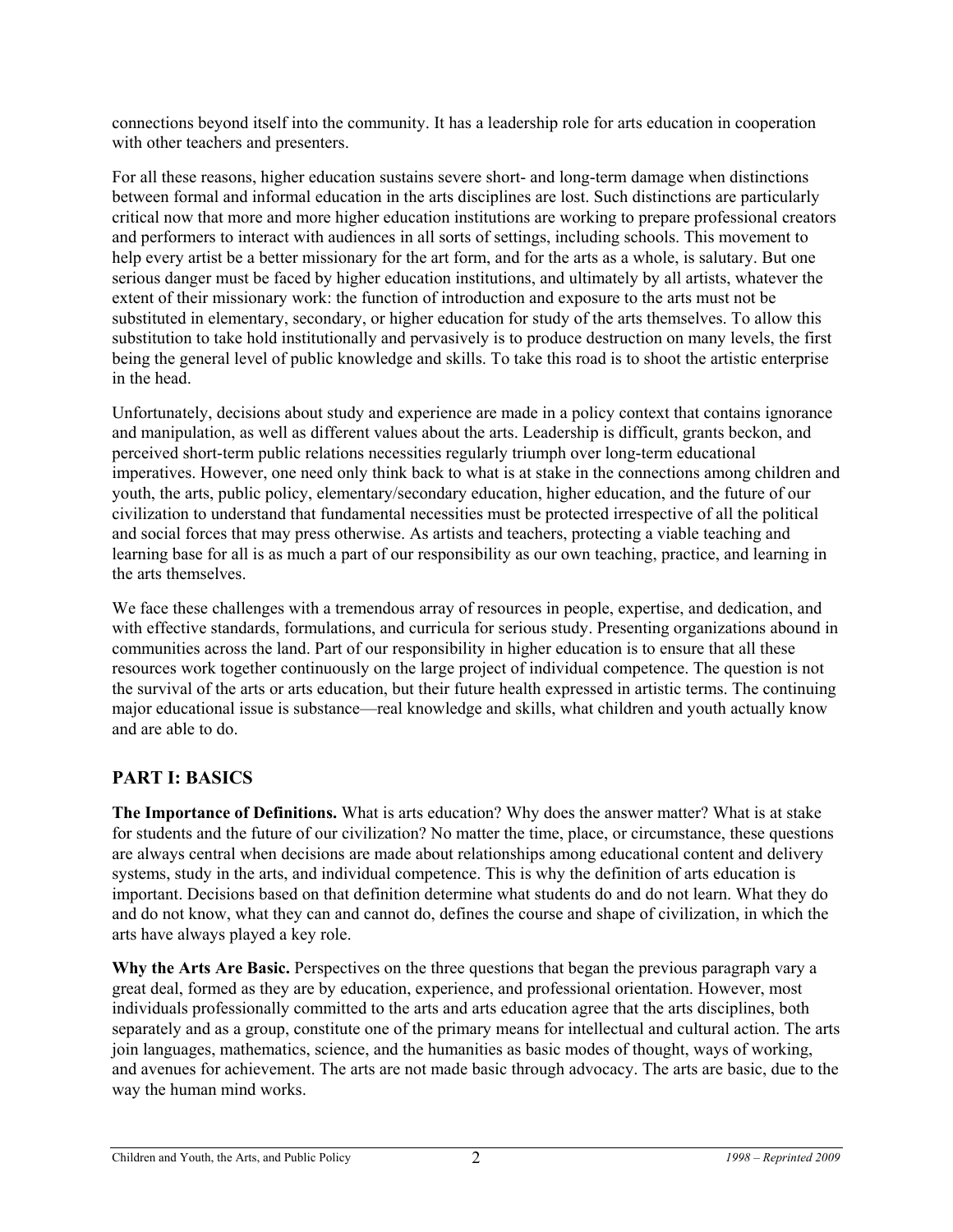**Educational Basics.** During the recent past, more and more individuals have come to realize the extent to which the arts are basic to education. Connections between arts study, habits of mind, brain development, and a capacity for learning have all become increasingly understood. Since substantive, sequential study of the arts is the primary means of forging these connections, school-based curricular programs for all children led by highly qualified teachers have become more important than ever. These priorities are emphasized and supported by the current *National Standards for Arts Education* (Consortium of National Arts Education Associations, 1994). Representing the broadest consensus on K–12 arts education ever achieved in the United States, these voluntary standards describe what it means to treat the arts as basic subjects. Broad use of these national statements to produce state and local versions represents a major step forward for the future cultural advance of Americans as individuals and as a people.

**False Substitutions.** Maintaining focus on study, practice, and learning is not easy. Educational decisionmaking is not controlled by specialist arts teachers. Old thought and funding patterns that relegated the arts to less than basic status do not change overnight. Another challenge arises from the fact that the arts can be consumed and enjoyed without study. Of course, this is true of all other basic subjects as well. Although millions enjoy riding in airplanes without understanding the fluid mechanics that keep them flying, no one would seriously suggest that plane rides should be substituted for school-based study of math and physics. Unfortunately, such substitutions are explicitly and implicitly made all the time with respect to arts activities that provide entertainment, exposure, and enrichment, but not education. In all basic subjects, both experience and study are important. At best, they reinforce each other, but one is not a substitute for another. If the arts are to maintain and advance their position as basic subjects, this distinction must be clear so that those whose primary role is to provide arts experiences and those whose primary role is to lead sequential arts study are working in mutually supportive ways.

**Policy Impact.** These distinctions and relationships are critical matters for those who formulate publicand private-sector policies that affect arts education and the arts. It is counterproductive to claim basic status for the arts and then develop policies that undermine the importance of artistic and academic content, regular instruction, and time on task. To say that math must be taught daily by qualified teachers while the arts can be taught by two or three trips to a cultural institution is to demean the arts as subject matter, deny the arts status as a basic, and set a dangerous precedent for the devaluation of other basic subjects. The same devaluation can be accomplished by superficial approaches to teachers and teaching. While most people agree that years of specialized preparation are essential for those who will teach languages, math, science, history, and social studies, and while such specialist preparation has long been pursued by artists who are full-time K–12 teachers, much philanthropic and public relations energy has been devoted in recent years to promoting the notion that arts teachers can be trained in two-week workshops. No one would dare make this claim about anything truly considered "basic."

**Deep Engagement.** We are now faced with a difficult prospect. Those concerned with the arts and arts education, joined by many deeply concerned about the future of our culture, want to see the arts become central to education. The problem is that programs focused in entertainment, enrichment, and exposure, as important and vital as they are, can never be the sole content of a basic education in any subject—not because these goals are wrong, but simply because they are not enough. Although they provide pleasure, access, and inspiration to consume or get directly involved, they do not address the content of the arts or engage students in intellectual, creative, and developmental benefits of arts study.

The *National Standards for Arts Education* and many other statements consistent with it document the kinds of studies that develop mind as well as heart. They call for the development of ability to communicate in the arts forms and an understanding of historical achievements and analytical techniques. They focus on developing means for creative connections and integrations within and among the arts, and between the arts and other subjects. They are based on the premise that the arts are a basic way of knowing and working in the world.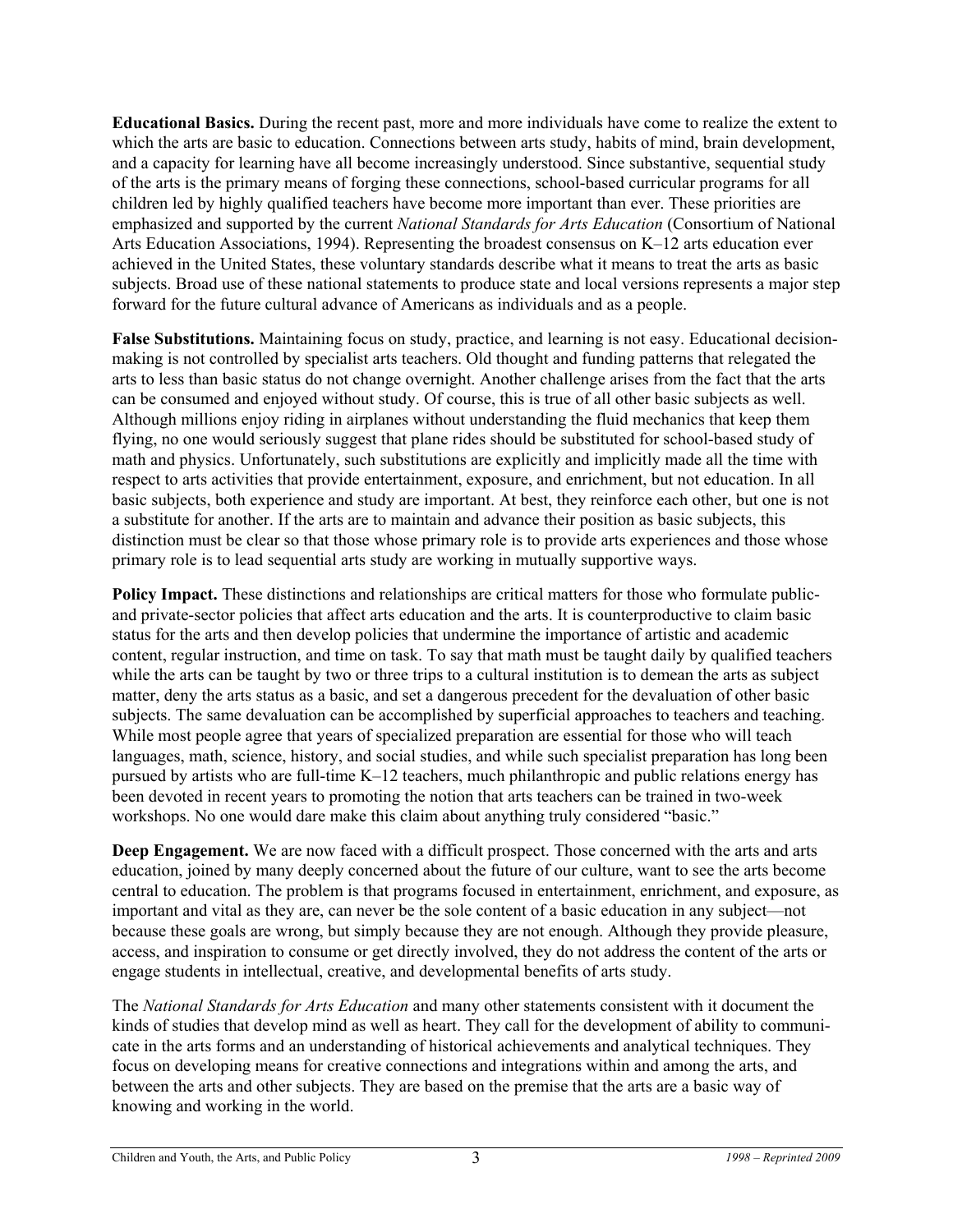**Regular Study.** In order to accomplish this knowledge and skill development for students, delivery systems must be structured and supported to stay at the task of developing competence regularly and sequentially, year after year. Developing these capacities in our young people requires policies that provide unequivocal support for regular study and practice, supplemented as much as feasible by the highest-quality experiences. To fulfill principles of democracy, all children deserve these opportunities. Policies which remove arts education from the public schools and replace it with nothing or with a few random arts experiences for students are simply widening the educational gulf between the haves and the have-nots. Wrongheaded policies can make both the arts and arts education fragmenters rather than builders of community. Therefore, it is critically important to begin with what students should learn, rather than which institutions should get paid for interacting with them. The fundamental delivery system and the basic agenda are not to provide employment for adults but rather to develop knowledge and skills in students. The basic purpose is not to create consumer habits that favor arts presenters, but rather to develop artistic technique, intellectual competence, and cultural wisdom. The primary goal is not advocacy, but education on the same terms that is meant for all other basic subjects.

**An Important Distinction.** When policy makers fail to make distinctions among entertainment, exposure, and enrichment on the one hand, and education on the other, they exacerbate many negative conditions for the arts, arts education, and thus for civilization. As those in the sciences and other basic fields have found, the distinction is important because of its utility in crafting wise policies so that each function can best support the others across the board. To fail to make the distinction or, worse, to act as though exposure is equivalent to study not only demeans the arts and diminishes student learning, it also pits professional teachers of the arts and their organizations against professional artists, presenting institutions, and their organizations. Such conflict diverts energy and wastes precious resources. Today, those who have committed their lives to developing knowledge and skills in students seem equally committed to maintaining the presence and growth of arts study as basic education, with all that is implied concerning content, curricula, time on task, involvement of professional full-time teachers, and expectations for student achievement in the subject matters of the arts. Superficial proposals that distort educational realities are sure to face increasing opposition.

## **PART II: CURRENT DEBATES AND RESPONSIBILITIES**

**Funding Pressures.** The above analysis articulates what seems to be a common stance among those engaged professionally in teaching the arts disciplines. Recently, political and funding pressures have been pushing arts councils, arts presenters, and their organizations to ever bolder assertions about the ability of what they offer under the rubric of education to replace the kind of knowledge and skills development that can only be obtained by sequential study under the guidance of qualified teachers in K–12 schools and elsewhere. Part of this new boldness is surely the result of desperation about the prospect of losing the National Endowment for the Arts. For some in the arts community, no price seems too great to pay to maintain the agency's continuing presence. For the time being, the survival issue has been resolved and the NEA will continue. However, the matters we are discussing will come up again at the federal level in future discussion about the NEA and in forthcoming reauthorization of the Elementary and Secondary Education Act.

**Range of Views.** Individuals in the arts and arts education communities cover the spectrum of opinion about the role and value of federal, state, and local arts agencies, the private philanthropies that share the arts agency value system, and about the various historical, political, sociological, and philosophical perspectives that underlie any particular formulation of the work carried out by this policy complex. For example, feelings may be quite different depending on whether one is talking about a particular arts agency in 1968, 1977, 1985, or 1997. There is also a broad range of views about presenting organizations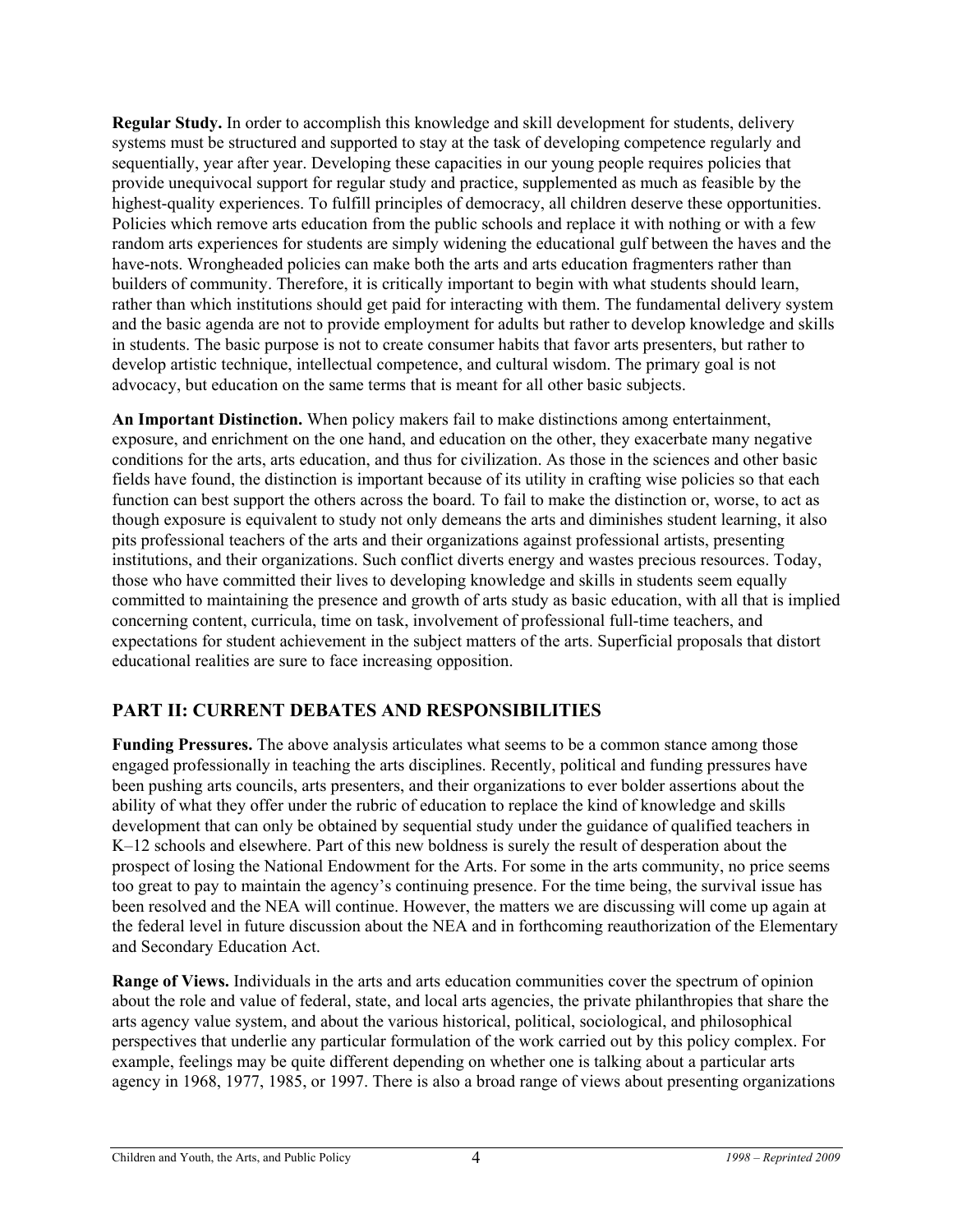and their roles in entertainment, exposure, enrichment, and education. The presenting and funding worlds also exhibit a broad range of views concerning education.

**Appropriate Roles.** Whatever particular views they may hold, professional arts teachers at all levels are deeply involved in artistry and teaching, in educational and artistic institutions, and in education and arts policy. They have deep responsibilities for maintaining connections and balances in various settings so that study and experience in, of, and about the arts build competence and generate continuing commitment as well as provide momentary pleasure. It is profoundly foolish and tragic when sequential arts education efforts led by such teachers are demeaned, damaged, and even destroyed in order to "save" governmental arts agencies, or even to promote or fund arts presenting institutions. On the other hand, to imply that presentations of the arts have no role in the development of sensibilities, knowledge, and skills is both false and ludicrous. Instead of division, what is most needed in local communities is reason and balance in these matters.

**Current Dangers.** Such leadership is particularly important because, during the 1997 appropriations process for the National Endowment for the Arts, public and private purveyors of exposure and enrichment programs made public statements that (1) distorted the research connecting arts study with brain development, (2) maintained that the existence of arts programs in all schools depended on the continuation of the National Endowment for the Arts, and (3) supported draft legislation that would have essentially restructured the Endowment as an arts education agency, with arts education implicitly defined as either exposure and enrichment or the use of the arts to teach other "real" subjects. When challenged on these dangerous distortions and counterproductive policy directions, these same individuals and organizations pursued them with greater conviction and falsified the positions of the challengers, both in the halls of Congress and more publicly. Although challenges prevented restructuring the NEA, both the arts and arts education benefited (the NEA is still an arts agency). Yet, concern remains that such distortions and bad policies will continue to be spin-doctored and promulgated with all the glitz that celebrities, socialites, and foundation money can ensure. Cleverly crafted, often subtle, public relations barrages against arts study (and concomitantly against school-based programs and the roles of specialist arts teachers and those who prepare them) are ubiquitous at the national level. The local record varies. Left alone, these conditions portend storms for all, and tragic ruin for some.

**Mixing Functions Properly.** In pursuing a more productive approach, it is critically important to remember that what is at stake is what students learn. Others must be convinced that student learning is the central thing. More can be so convinced if all involved work together effectively. Artists and arts organizations must be supported, but not at the price of abandoning regular, curriculum-based arts study for pre-K–12 students. Fortunately, there is no need to make such a false substitution. Mixing functions in the wrong ways will hurt everyone eventually. We hope that work at the national level will be successful in drawing everyone back from the policy war which at times seems inevitable in the aftermath of recent exchanges. Our purpose in this paper is to clarify these issues and their present status in the national policy arena, to discuss what is at stake, and to propose reasonable distinctions that keep functions clear.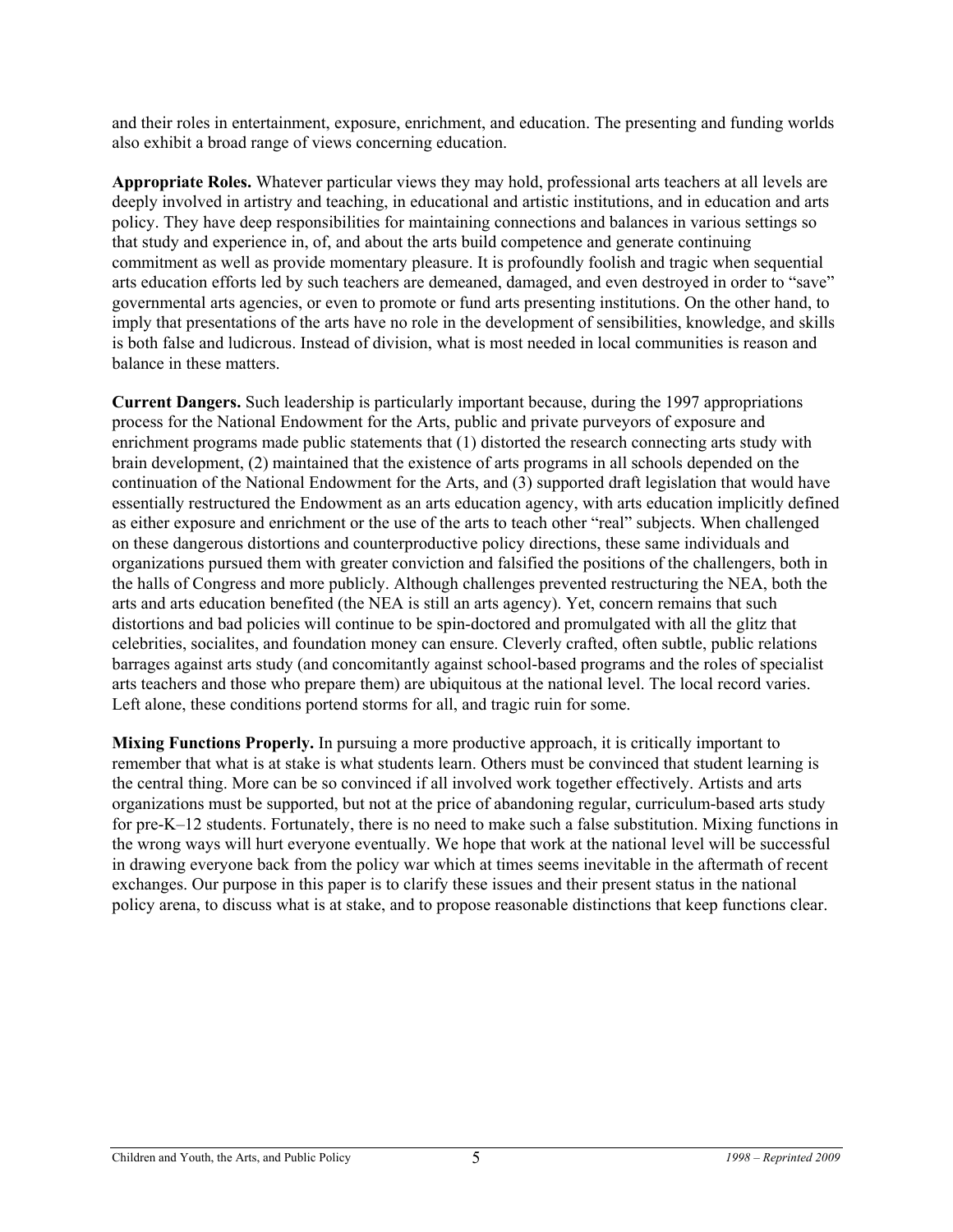### **PART III: CLARIFYING QUESTIONS**

As a start, we present the following questions that might be used to analyze proposals either implying or indicating a focus on arts education for children and youth:

#### **1. Does the program, policy, or activity treat the arts disciplines with the same seriousness as English, math, science, and other basic subjects?**

Student learning in the arts must be supported by sequential curricula, regular time on task, qualified teachers, sufficient resources, and high expectations in the same manner as all other basics. Any school-based program that fails to do this works against arts education, the arts, and the cultural development of individuals. The *National Standards for Arts Education* provide one working formulation of what is taught when the arts are basic.

#### **2. Does it make clear distinctions and appropriate connections between formal education on the one hand and entertainment, exposure, and enrichment on the other?**

There must be no implications in policy, practice, or public relations materials that experience is a substitute for study, or vice versa. To make such substitutions demeans the arts and relegates them to frill status in educational settings.

#### **3. Does it respect and promote the arts as disciplines worthy of study in their own right and on their own terms, more than use of the arts to accomplish other educational goals?**

As with all other basic subjects, the more competence in the disciplines themselves, the more that competence can be connected to other uses and fields. Competence in math itself is necessary for mathematical applications across all disciplines. The arts are no different. Counting ballet shoes to learn math is not arts study, any more than counting grammar textbooks is English study. Pretending otherwise is false and extremely harmful to the development of knowledge, skills, and values positive to the arts.

#### **4. Does it focus on arts education or arts advocacy?**

Advocacy is important, but it is not the reason for, or the content of, arts education. Advocacy works to convince. Education works to teach. Advocacy encourages belief. Education encourages and enables individual competence and thought. Advocacy is centered on support mechanisms and fundraising. Education is centered on making and understanding art itself. Obviously, advocacy and education can and ought to work together, but substitution does not work and must not be promoted or funded.

#### **5. Does it recognize and support the only existing delivery system that matches the nature of the educational task to reach all children and youth?**

The basic resources necessary for school-based learning in the arts are present in most American communities. The most critical resource is teachers who are qualified in the arts themselves by virtue of long study and practice in the discipline and who are *prepared and willing to devote their professional lives to the daily work of building competence, student by student.* These teachers represent the largest artist-in-residence program in the world. Those who work in public schools are supported by local education dollars, prepared and nurtured in higher education programs throughout the land, joined together in large state and national organizations focused on the arts and teaching, and inheritors of a magnificent legacy from their predecessors who established, built, and sustained K–12 arts education long before the appearance of public and private grants programs. These specialist arts teachers and the programs they lead constitute the only system that can deliver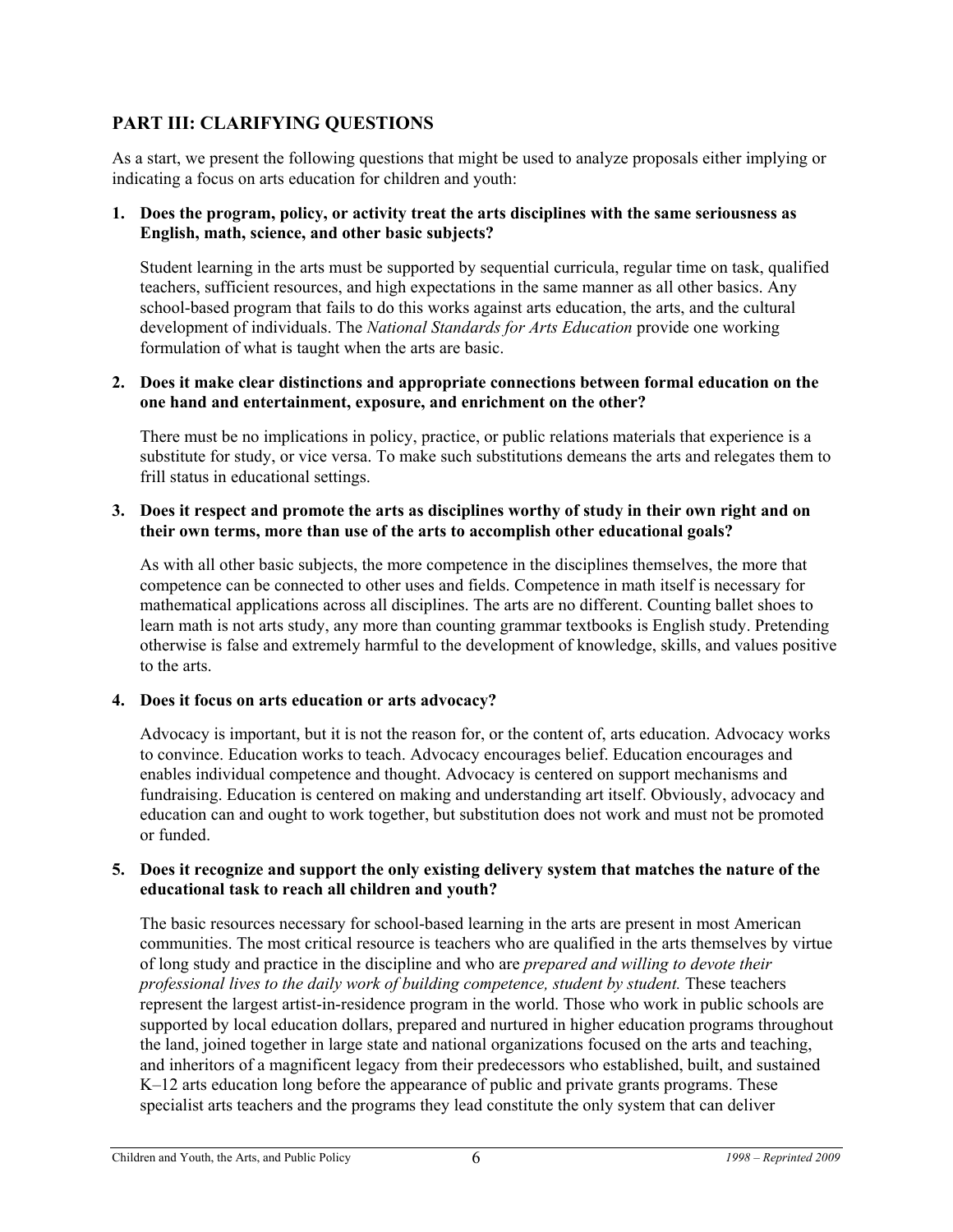substantive arts education to *all* children and youth. Thinking or acting as though this delivery system does not exist, or is insignificant, or unprofessional, or in decline is wrong, both because these notions are false and because they corrode local support for programs that lead students to real knowledge and skills. The benefits of this great system of basic arts education for all need to be returned to or established in communities now without it. Current or projected absence must not become an excuse for treating

K–12 arts education superficially. As essential as they are, other community institutions, private teachers, and presenting organizations are not a substitute.

#### **6. Are claims made to support or evaluate the policy accurate and based on student learning?**

Common effort to support arts education is diminished and sometimes thwarted when attempts are made to substitute arts marketing techniques for sound educational effort. Distorted or overstated claims are eventually counterproductive; they are found wanting and lead to public mistrust. Honesty also includes fair representations about responsibilities and achievements, willingness to give responsibility and credit to those in other communities of the arts whose programs we do not control, fund, or otherwise influence. Arts councils and presenting organizations must sustain policy support for regular schoolbased instruction, not minimize, compete, or worse, stand aside while it is cut, quietly hoping for opportunities to provide or gain funding for entertainment, exposure, or enrichment programs they provide.

#### **7. Does the program or policy promote clarity of roles and thus common effort among various groups and organizations that teach and present the arts?**

For reasons already stated, any program labeled as arts education that substitutes experience for study sets people who should be working together in conflict. The same is true when advocacy is substituted for education, artists-in-schools for arts teachers in school, and grants programs for long-term school board support. These substitutions produce divisions among those deeply concerned about the arts. The result is polarization and a tragic diversion of energies that should be dedicated toward common cultural advance.

## **PART IV: THE STANDARDS ANCHOR**

In working on these issues, it is critical to understand the role played by standards. Today, standards are controversial. Too many individuals and organizations cannot separate standards—a set of common goals for learning—from standardization—minute regulation of curricula, lesson plans, and evaluation, all overseen by a pulverizing bureaucracy. Indeed, when misused, standards of any kind can become a counterproductive nightmare. In their best and most reasonable manifestation, however, standards indicate what is important and what is expected. Standards often express professional consensus, but they also serve to define common bodies of knowledge and skills for those who are not professionals. The presence of a consensus-based set of standards states: 'this is the content and these are the expectations for serious education and work in this field.'

Standards set specific goals against which specific educational efforts and experiences can be measured. Standards are a serious impediment to the notion that arts education can be achieved without regular study. They are an anchor that prevents foundering in shallowness, that holds education to a solid foundation of content. Therefore, in the policy area we are discussing, it is important to be sophisticated when analyzing comments and proposals about standards, whether the *National Standards for Arts Education*, or the foundational documents for the 1998 National Assessment for Educational Progress evaluation of K–12 arts education, or the standards of the arts accrediting agencies for teacher preparation, or any set of state or local standards. Because standards are so central to maintaining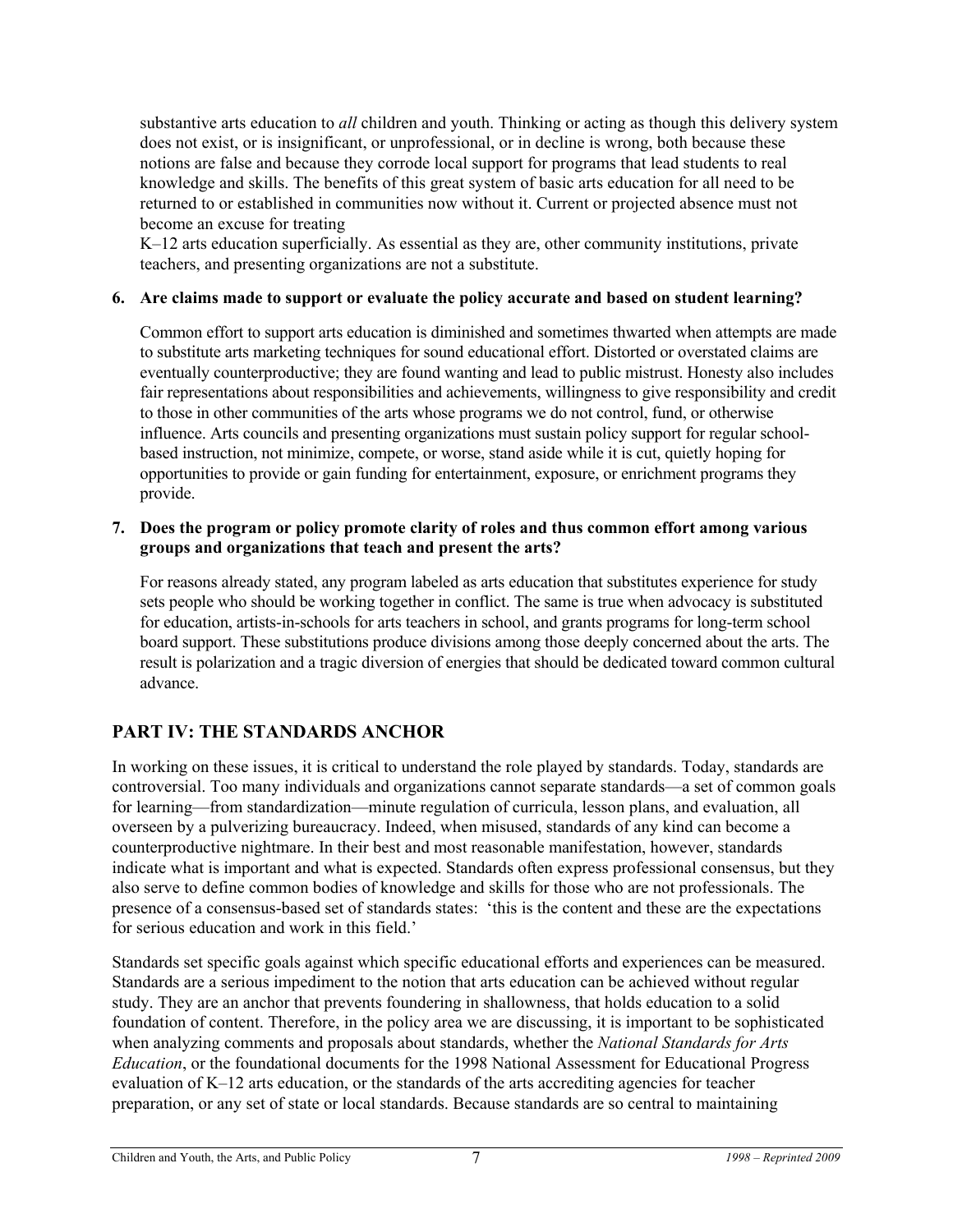appropriate distinctions and connections between formal and informal education, it is critical for all in higher education to ensure that revisionary efforts do not deprive current standards statements of their focus on serious study and practice. While almost any formulation can be improved, it is important not to let "improvement" become a Trojan horse bringing about loss of substance.

## **PART V: AUDIENCE DEVELOPMENT AND ARTS EDUCATION**

Audience development has become an increasingly important goal, especially for the outreach programs of visual and performing arts presenters. Major foundations are also involved. Audience development is usually centered on advertising technique and community interaction rather than on formal educational process. Its first goal is participation, not knowledge and skills development. Again, the policy issue is not choosing between audience development and arts education, but rather a clear understanding that one is not the other. Arts education usually develops audiences better than audience development programs, but education requires a long-term investment, while the need for audience support is almost always urgent. Higher education has a serious interest in keeping the two functions clear and helping all in a community understand that both types of effort are necessary to develop understanding, support, and, ultimately, long-term security.

## **PART VI: THE DONOR CONNECTION**

Almost all artistic enterprises rely to some extent on the goodwill and generosity of donors. Today, many causes compete with each other; donors have many choices beyond the arts. In this competitive atmosphere, it is important to maintain the continuity of donor commitment. Wrong moves can be expensive. Danger lurks when donors are convinced that the arts are education, or that informal arts education is all there is to arts education, or that specialist arts teachers can be bypassed, or that schoolbased curricular programs need leadership from instead of partnership with arts agencies, foundations, and presenting organizations. These beliefs can lead to projects that produce strife that, in turn, lowers interest in the arts and arts education, formal or informal. Worse scenarios include demeaning specialist arts teachers and threatening their positions while claiming to advance arts education. For any community, this is a sure recipe for backlash, failure, and a continuing burden of bad history. Less is not more; cachet is not a substitute for competence. Higher education has important responsibilities to exert constant diplomatic pressure to keep funding and substance working together.

## **PART VII: LEADERSHIP OPPORTUNITIES FOR HIGHER EDUCATION**

Futures issues concerning education and values building among the general population are symbiotically connected to the arts work of every college, conservatory, professional school, or university. The following leadership ideas may be helpful in addition to the regular stewardship exercised in the normal course of professional and general education:

- Ensure that faculty, administrators, and especially students understand what is at stake in the issues discussed above. Promote artistic citizenship that respects the essential work of others in the field. Seek to develop an ethos of mutual support for promoting all the elements necessary for in-depth cultural advance.
- Develop projects and programs that provide examples of such cooperation within the unit itself.
- Explain distinctions and connections between experience and study to everyone who will listen, particularly public and private funders and lay persons who support the arts in your community. Approach values building as you would fund raising, with written materials, speeches, personal visits,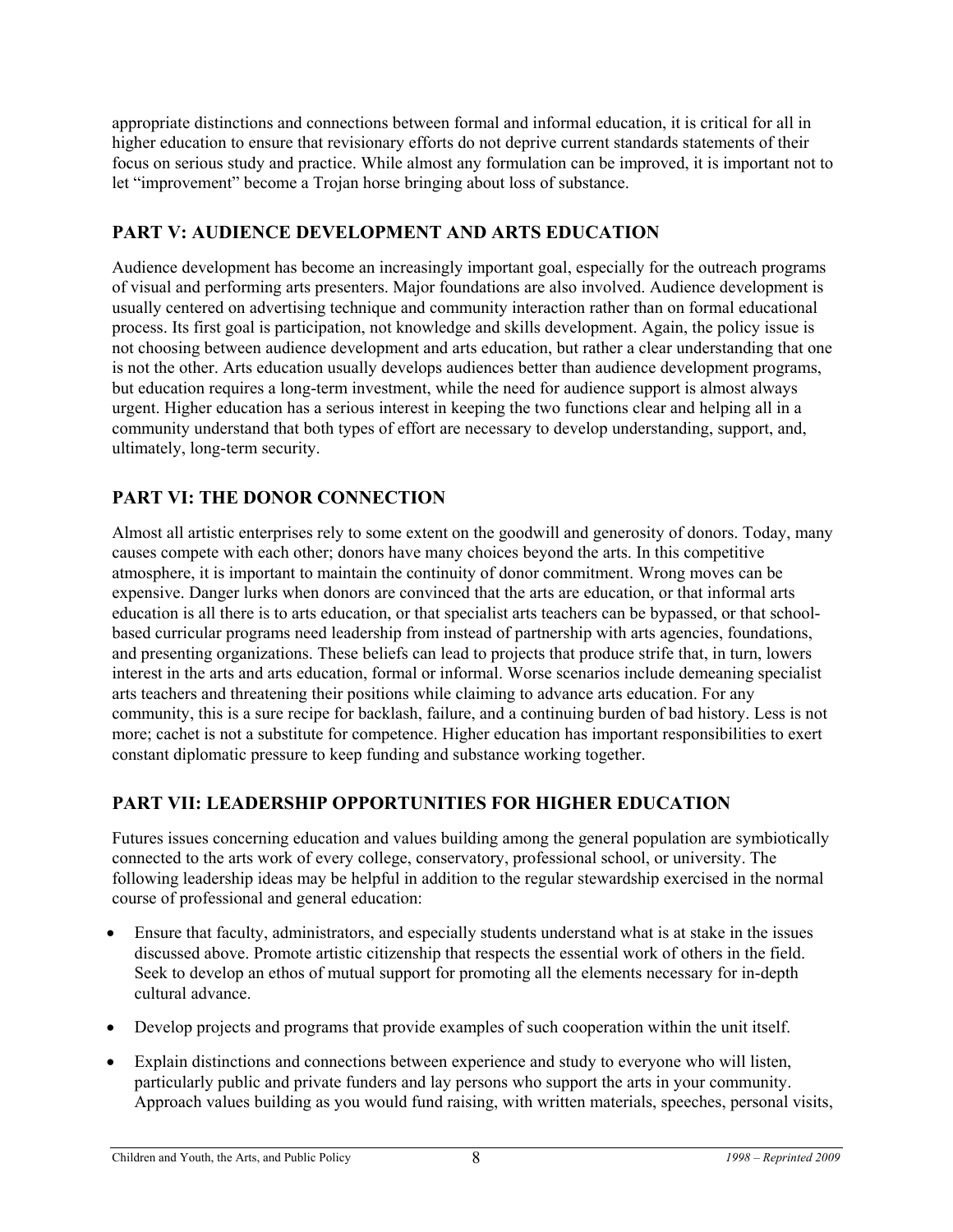program inserts, advertising, and other means. Remember that few people will make the direct connection between study and the art they are seeing or hearing unless someone makes it for them.

- Help all understand that common efforts to expand the scope and depth of both study and experience is the goal. For example, it is foolish to allow study-based programs and resources to dwindle and then fight over the ever-diminishing remainder, or over what short-term funding becomes available to address some small part of a fractured whole.
- Promote the health of all parts of the educational delivery system for the arts in your community, working always to promote mutual support that leads to true reciprocity that leads to trust that leads to substantive partnership. Accept no plan, grant, or idea that either tears down broad access to formal arts education for all K–12 students, or uses the loss of such access as a reason for substituting informal experience for regular sequential study led by qualified teachers.
- Lead or participate in local or statewide development of principles that make clear the necessity of basing educational work in the arts for children and youth fundamentally on study and practice. Publish such principles and distribute them widely. Take legislators and school board members to lunch and talk with them. Don't wait for a crisis.
- If necessary, help leaders of presentation organizations, arts councils, foundations, and other policy players understand the fundamental nature of principles outlined herein and the multiple dangers of confusing, conflating, or substituting experience for study. You may lose in a particular encounter, but never give in on the principle.
- Remember that the state of the arts in the United States is produced by the aggregate of millions of local decisions every hour of each day. Despite all illusions that may exist to the contrary, there is no central source of authority or power dictating the future of the arts, nor is there any need for one. For this reason, what you, your colleagues, and your students do about these issues is critical to what happens next week, next month, next year, and all the years to come. One need only remember that to abandon the cause of substantive teaching and learning for as many citizens as possible is to turn around and walk away from our own reason for being, not just as educational institutions, but as artists, teachers, and individuals committed to something better, something higher that what we have now.

*August 1998 Reprinted May 2009* 

*\_\_\_\_\_\_\_\_\_\_\_\_*